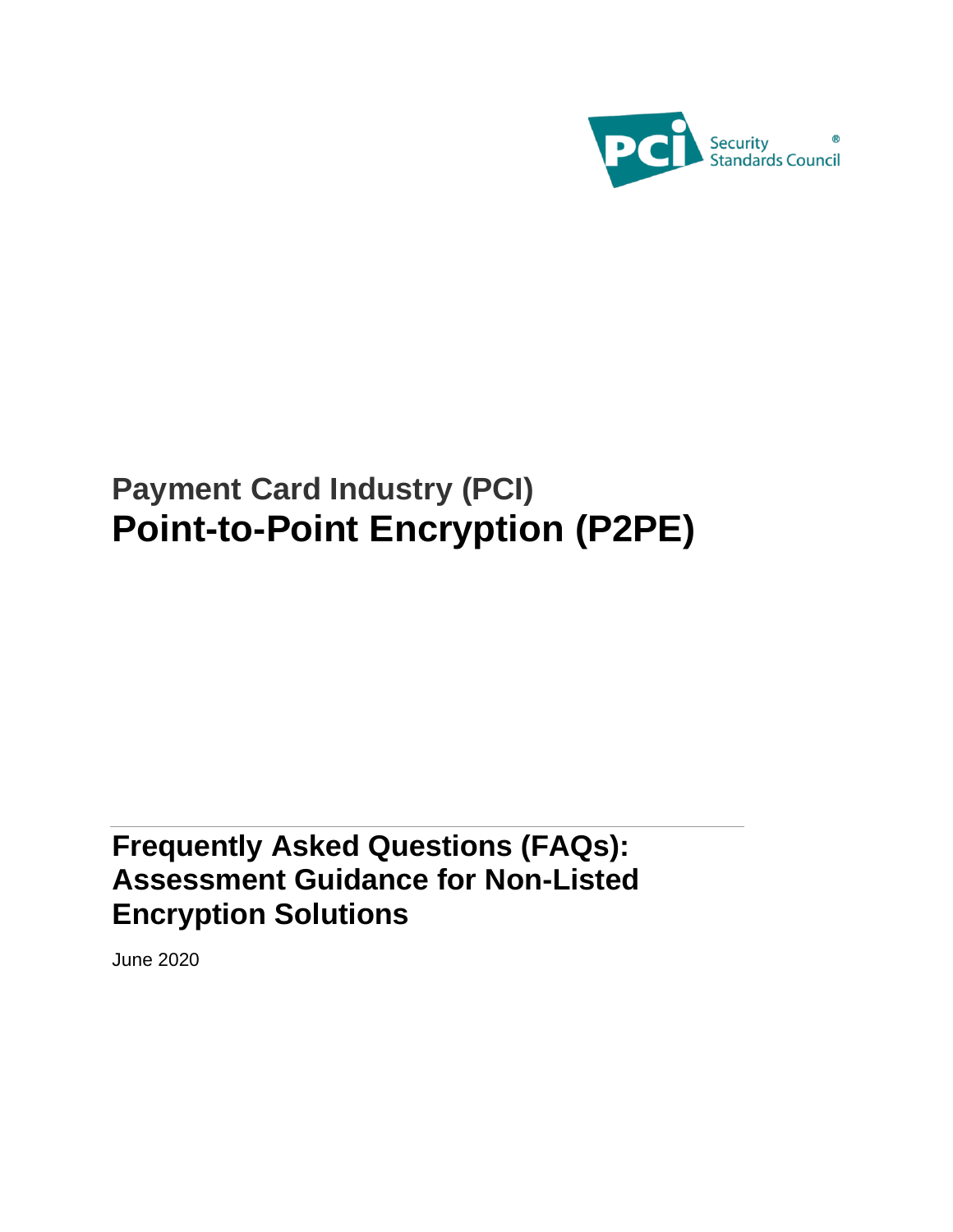

Point-to-Point Encryption (P2PE) technology makes data unreadable so it has no value to criminals even if stolen in a breach. Merchants can take advantage of this technology with a PCI P2PE Solution: a combination of secure devices, applications, and processes that encrypt payment card data from the point it is used at a point of interaction (POI) device until it reaches a secure point of decryption. PCI P2PE Solutions are validated by a P2PE QSA as meeting the rigorous security requirements of the PCI P2PE Standard and are listed on the PCI Security Standards Council (PCI SSC) website. These solutions can greatly simplify merchant efforts to comply with the PCI Data Security Standard (PCI DSS), by reducing where and how PCI DSS requirements apply. Recognizing that many merchants are not yet using PCI-listed solutions, however, the Council has issued Assessment Guidance for Non-listed Encryption Solutions to assist with evaluations of non-listed account data encryption solutions and their impact on merchants' PCI DSS compliance.

# **Q1 Why has the Council published this guidance?**

*A PCI P2PE Solutions are account data encryption solutions that have been validated as meeting the PCI P2PE Standard and are listed on the PCI SSC website. Only these solutions have been independently assessed by a P2PE QSA and validated per the PCI P2PE Standard and Program Guide to provide the strongest protection for payment card data and greatly simplify PCI Data Security Standard (PCI DSS) compliance efforts, by reducing where and how PCI DSS requirements apply. The Council is encouraged by the significant growth of the PCI P2PE program since its inception and the increasing number of PCI-listed P2PE Solutions, Components, and Applications. At the same time, there are encryption solutions currently being used by merchants that are not PCI-listed. The Council recognizes this creates a challenge for Qualified Security Assessors (QSAs) in how they complete PCI DSS assessments for these merchants and that guidance is needed. The aim of the guidance is to provide a consistent approach for evaluating non-listed encryption solutions in use by merchant customers, and to reinforce that only PCI P2PE Solutions are tested and validated against the PCI P2PE Standard to provide the strongest protection for card data and reduce PCI DSS compliance responsibilities.* 

# **Q2 Is this guidance endorsing the use of non-PCI listed account data encryption solutions?**

*A No. Contact your payment brands and/or acquirer regarding the use of a non-PCI listed account data encryption solution.*

#### **Q3 How should the guidance be used?**

*A Assessment Guidance for Non-listed Encryption Solutions is guidance only, not requirements. P2PE QSAs can use the guidance to evaluate solution providers' non-listed encryption solutions and document their suggested impact on PCI DSS controls for merchants that use these solutions. The aim of a non-listed encryption solution assessment is to identify the gaps between the non-PCI listed solution in use and the PCI P2PE Standard and to show how use of the non-PCI listed solution might impact a merchant's PCI DSS assessment. Please refer to the quidance for more detail about the role of the various stakeholders and assessors involved.*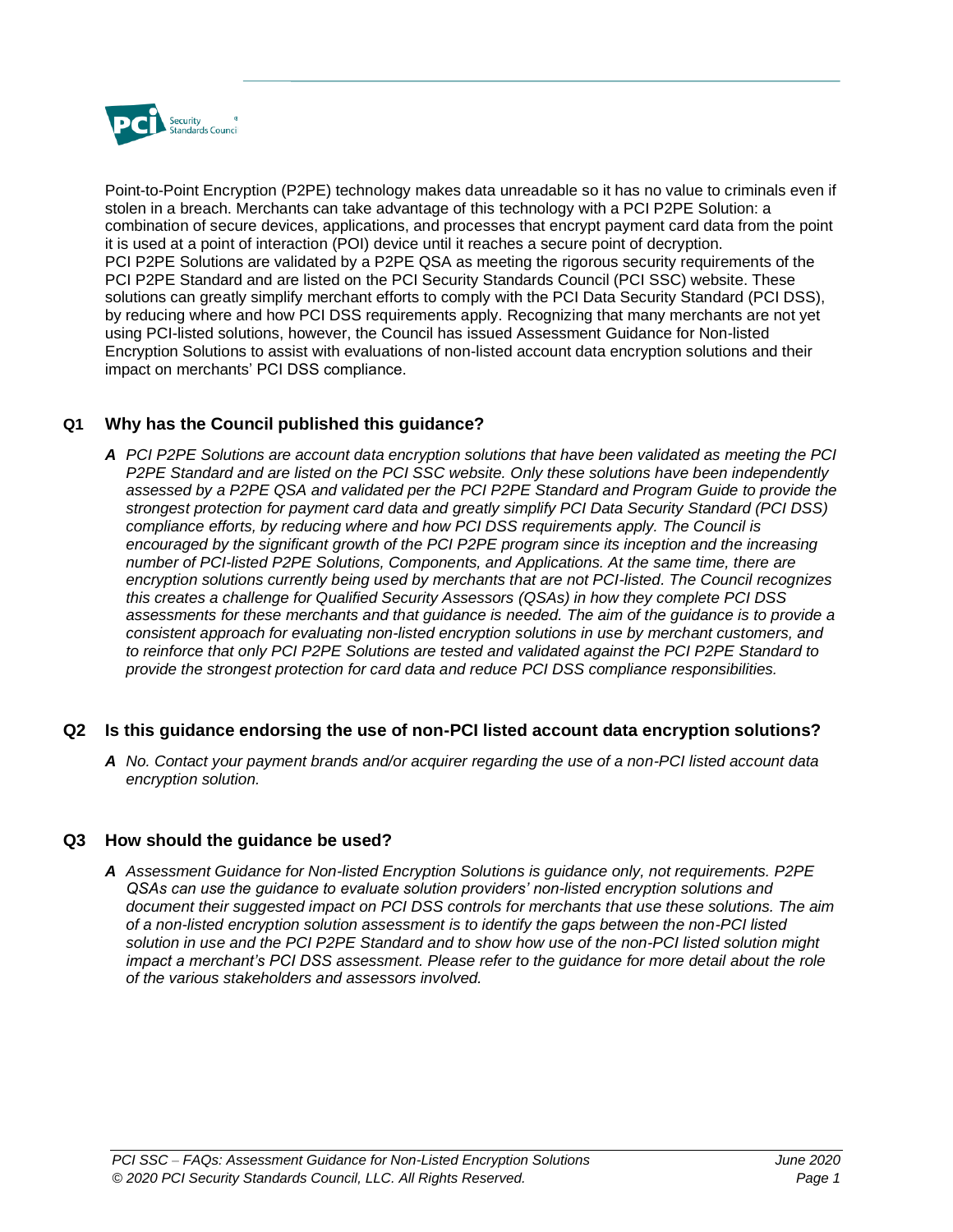

# **Q4 What's the difference between this guidance and the PCI P2PE Standard?**

*A The PCI P2PE Standard provides security requirements that must be met by a vendor's encryption solution and validated by a P2PE QSA in order for it to be listed on the PCI SSC website as a PCI P2PE Solution.* 

*Only PCI P2PE Solutions are independently assessed by a P2PE QSA and validated per the PCI P2PE Standard and Program Guide to ensure the strongest protection for payment card data and simplify PCI DSS efforts for merchants. Many solutions currently being used by merchants are not PCI-listed, however, which is where this guidance comes in. It is for evaluating solutions that do not meet the PCI P2PE Standard, but are being used by merchants anyway, so that all the parties involved in a merchant PCI DSS assessment understand how the use of a non-listed encryption solution impacts the merchant's PCI DSS compliance responsibilities.* 

# **Q5 What is the purpose of the guidance regarding non-PCI listed encryption solution assessments?**

*A The aim of a non-listed encryption solution assessment is to identify the gaps between the solution in use and the PCI P2PE Standard and to show how use of the non-PCI listed encryption solution impacts a merchant's PCI DSS assessment. This is done by the P2PE QSA filling out the Non-listed Encryption Solution Assessment (NESA) Template as well a P2PE Report on Validation (P-ROV) provided by the PCI SSC for the solution provider. The populated documentation from a P2PE QSA can be used by the merchant's QSA as input to the merchant's PCI DSS assessment. The guidance outlines the type of information that should be included in a non-listed encryption solution assessment.* 

# **Q6 How does this guidance apply to PCI-listed P2PE Solutions?**

*A The guidance does not apply to PCI P2PE Solutions (including P2PE Components or P2PE Applications) that are listed on the PCI SSC website. Only PCI-listed P2PE Solutions (including P2PE Components or P2PE Applications) are independently assessed by a P2PE QSA and validated per the*  PCI P2PE Standard and Program Guide to ensure the strongest protection for payment card data and *simplify PCI DSS efforts for merchants. The Council continues to encourage merchants and acquirers to use the PCI SSC listing in selecting a PCI P2PE Solution that meets their needs.* 

#### **Q7 What is the benefit of using PCI-listed P2PE Solutions versus non-PCI listed encryption solutions?**

*A Only PCI-listed P2PE Solutions have undergone an in-depth examination by a P2PE QSA and been validated against the P2PE Standard and Program Guide to ensure the strongest protection for*  payment card data and to significantly simplify the PCI DSS validation effort for merchants by reducing where and how PCI DSS requirements apply. This does not stop with validation. These solutions are *managed and updated according to a robust PCI Council program. This provides assurance to merchants that ongoing security is in place, including full re-assessment of the solution every three years, and annual checks in the meantime. To understand how the use of PCI-listed P2PE Solutions versus non-listed encryption solutions affect your PCI DSS compliance validation efforts, please contact your acquirer and/or payment brands.*